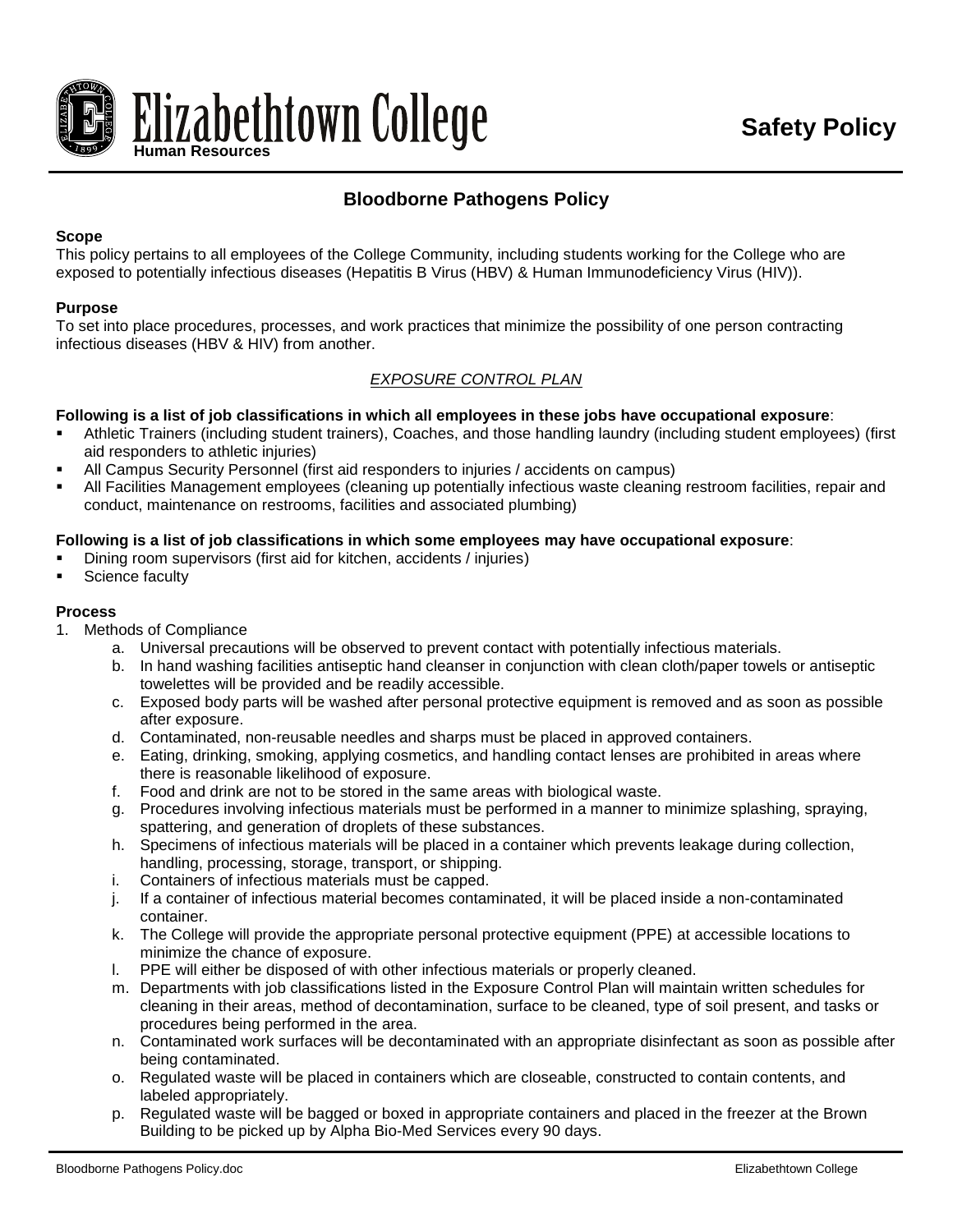

- q. Contaminated laundry is placed in laundry bags and picked up by Laundry Express for processing.
- 2. General
	- a. Hepatitis B vaccination series will be made available to all employees included in the Exposure Control Plan.
	- b. Hepatitis B vaccinations will be made available after employees receive bloodborne pathogen training but within ten days after their initial assignment.
	- c. Employees who decline to accept the Hepatitis B vaccinations will be asked to sign a waiver. (Bloodborne Pathogens 1910:30 App A)
	- d. If there is an exposure incident, the source individual's blood will be tested for HIV and HBV and the individual must complete an Accident Investigation Report.
	- e. Post-exposure evaluation and follow-up will be provided to employees who have had an exposure incident.
	- f. Blood results from the source individual will be made available to the exposed person along with rules of confidentiality.
	- g. Exposed employees' blood will be collected and tested as soon as feasible after the exposure. If medically indicated, counseling and an evaluation of reported illnesses will be provided.
	- h. Human Resources will maintain a copy of 1910:30 and the College Bloodborne Pathogen Policy.
	- i. Human Resources will be provided with a copy of the exposure investigation report. Human Resources will also receive copies of all blood work completed on the source and exposed persons.
- 3. Communication of Hazards
	- a. Appropriate labels will be affixed to containers of regulated waste, including refrigerators, freezers, and other containers of infectious material used to store, transport, and ship the materials.
	- b. All employees included in the exposure control plan shall be trained in the hazards associated with bloodborne pathogens.
	- c. Training will take place at the time of the initial assignment to a department or function listed in the exposure control plan and annually thereafter.
	- d. Changes in tasks or procedures will be appropriately communicated to all affected employees.
	- e. The training will include accessibility to and an explanation of the standard (1910:30), explanation of the epidemiology and symptoms of bloodborne diseases, how the diseases are transmitted, an explanation of the exposure control plan, how to recognize tasks that may involve exposure to infectious materials, use and limitations of methods that will reduce exposure to infectious materials, the types, proper use, location, removal, handling, decontamination and disposal of PPE, basis for selection of PPE, information on hepatitis B vaccine and its administration, appropriate actions to take and persons to contact in and emergency involving infectious materials, procedure to follow if an exposure incident occurs, information on the postexposure evaluation and follow-up, and an explanation of the signs and labels.
- 4. Recordkeeping
	- a. Records will be kept for each person with an exposure incident, including the person's name and social security number, a copy of the person's hepatitis B vaccination status, results of examinations, medical testing, follow-up procedures, healthcare professional's written opinions, and information provided to the healthcare professional.
	- b. Medical records will be maintained for the duration of employment plus 30 years.
	- c. Training records will be maintained and will include dates of training, content of training, name and qualifications of person conducting the training, and names and job titles of the persons attending the class.
	- d. Training records shall be maintained for a period of three years from the date of the training.
	- e. The College will establish and maintain a sharps injury log for recording percutaneous injuries from contaminated sharps; the log will include the type of device involved, the department where the incident occurred, and an explanation of the incident.

# **Responsibilities**

- 1. Facilities Management
	- a. Serve as a collection point for all infectious materials from the College and properly store the material in the freezer
	- b. Arrange for any laundry that may be necessary